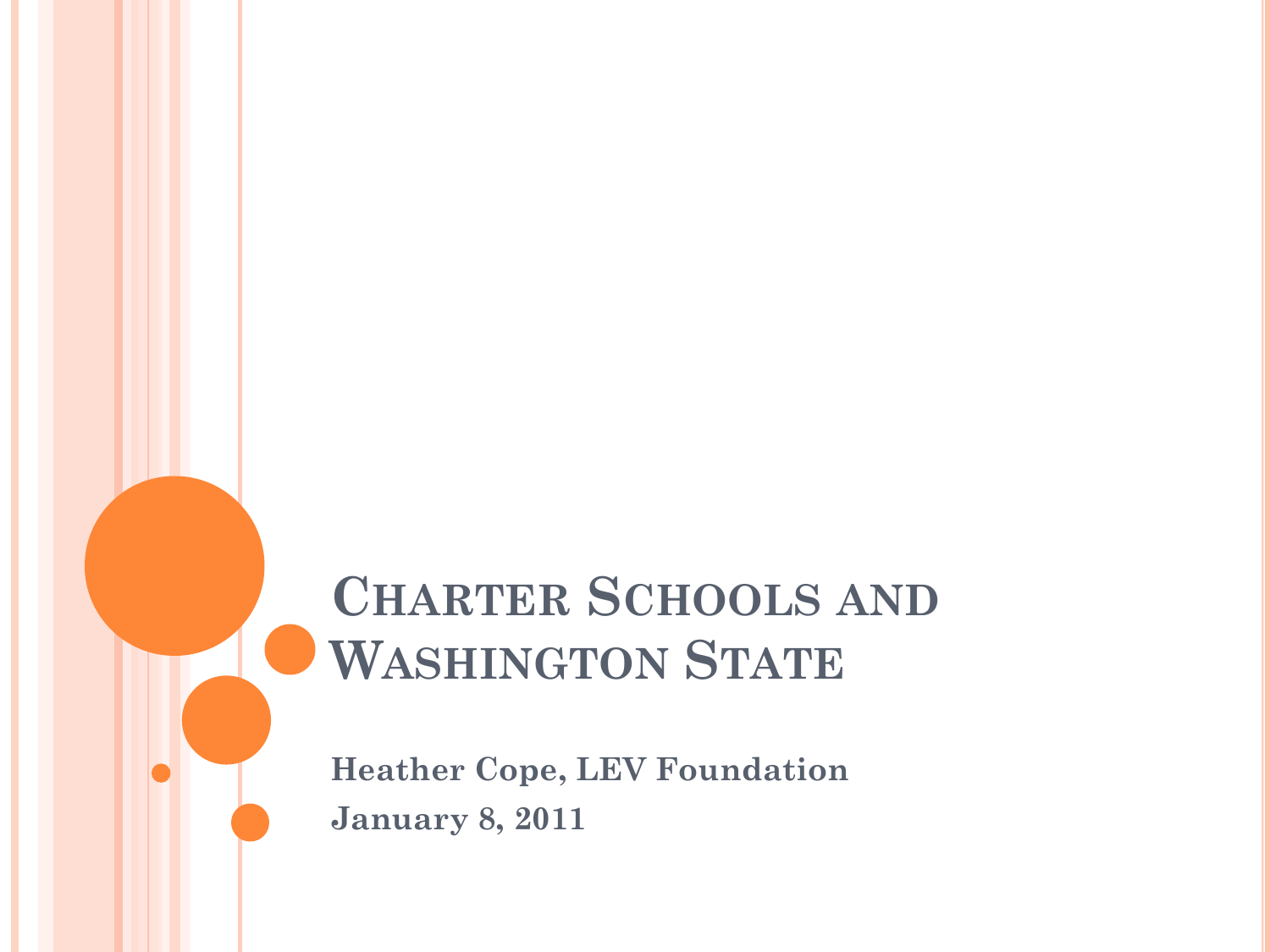## **THE BASICS**

- Charter schools are public schools
- Charters are valid for a specific number of years and must meet accountability measures to earn reauthorization
- Charter schools are open enrollment
- Charter schools can be unionized or non-unionized
- Currently, 5,000 charter schools operate in 39 states, the District of Columbia and Puerto Rico
- Charter schools are not permitted in Washington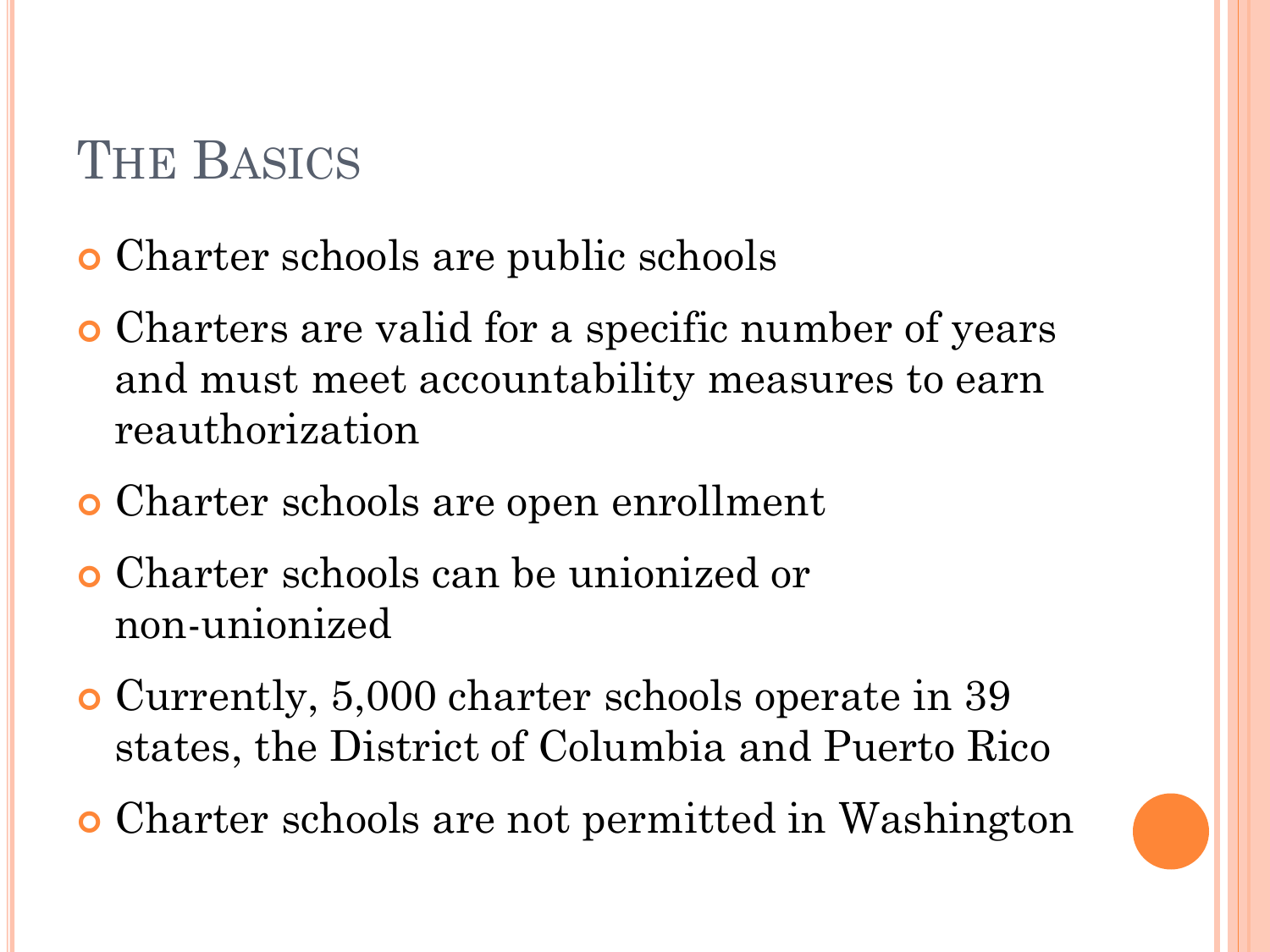### AUTHORIZERS, CAPS AND TARGETS

Charters are granted by authorizers, including

- Local school boards
- State boards of education
- Charter-specific boards
- Universities
- Most states cap the number of charters
	- Low: Idaho, Oklahoma 6
	- High: California  $-1,250$
	- 18 states do not cap charters
- Most charters target certain student populations
	- Low-income
	- Academically struggling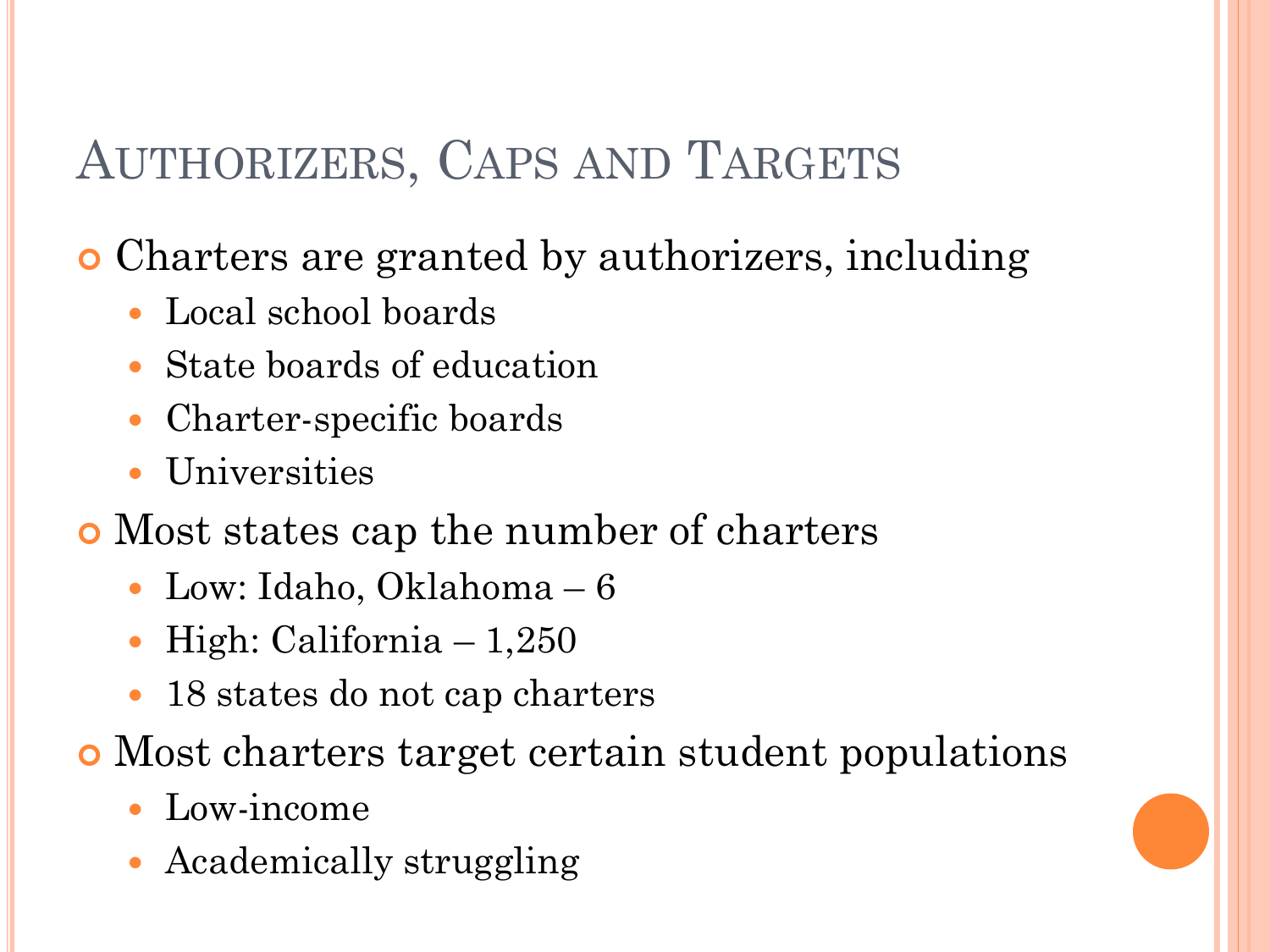## IMPACT ON STUDENT ACHIEVEMENT: OVERALL RESULTS MIXED

Student Academic Gains: Charter Schools vs. Traditional Public Schools



Source: Center for Research on Education Outcomes. *Multiple Choice: Charter School Performance in 16 States*. June 2009.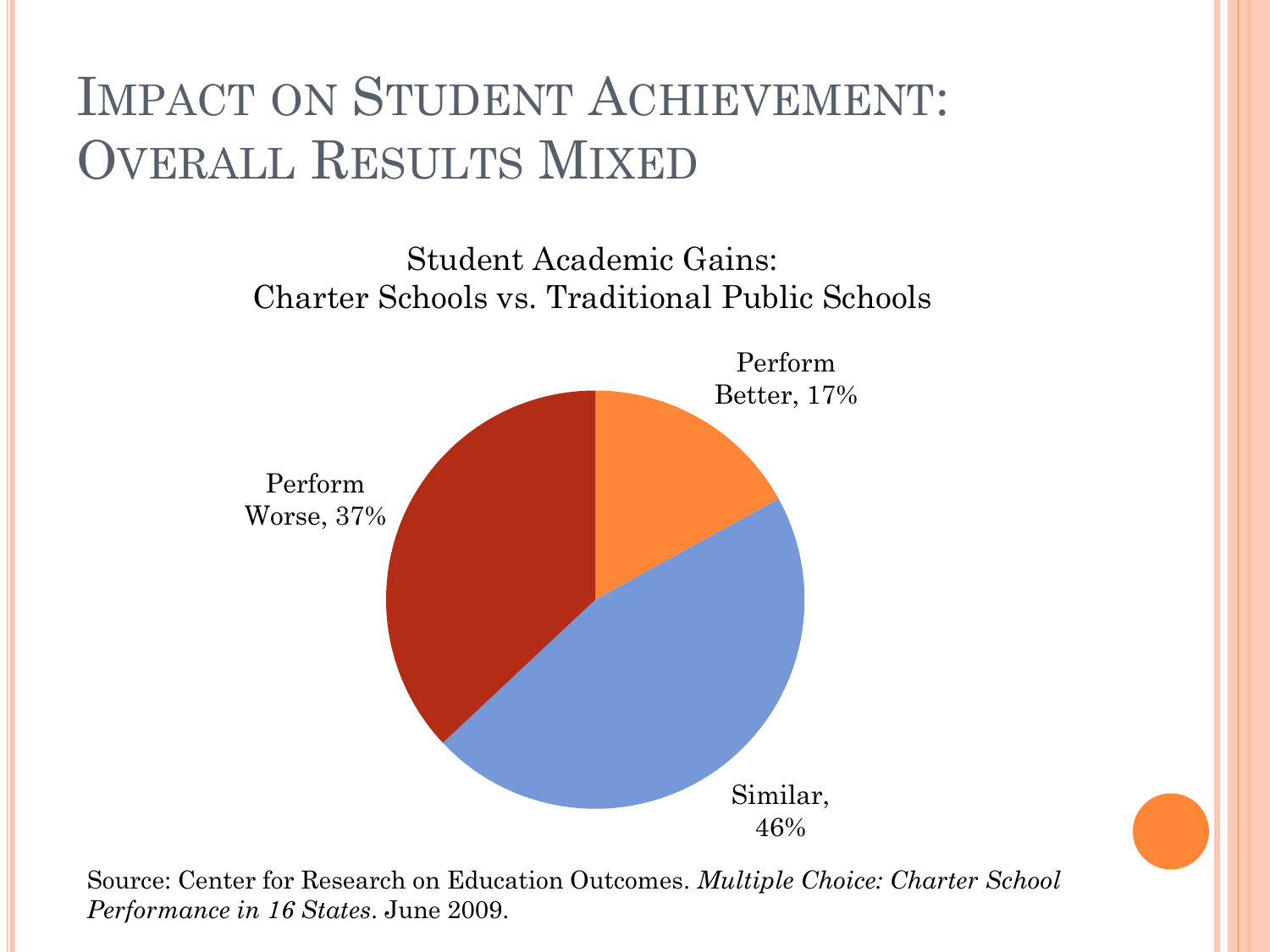## IMPACT ON STUDENT ACHIEVEMENT: HIGH-PERFORMING CHARTER NETWORK

Percentage of KIPP Schools with Significant Effects in Math, by Year



Source: C.C. Tuttle, B. Teh, et al. *Student Characteristics and Achievement in 22 KIPP Middle Schools*. June 2010.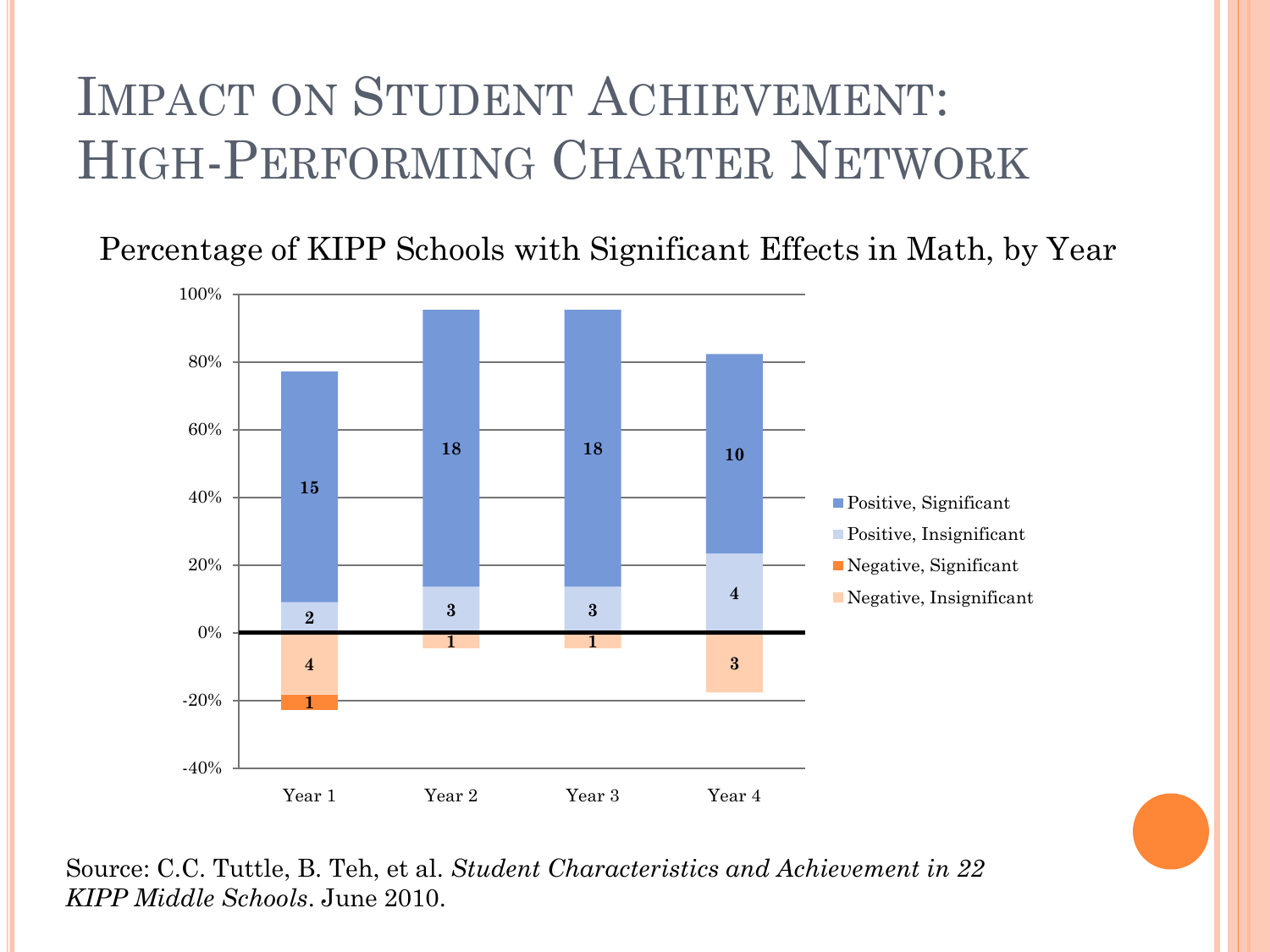#### HISTORY IN WASHINGTON STATE

- 1996: Initiative to the Legislature– rejected
- 1997-99: Bills in the Legislature Passed House, failed in Senate
- 2000: Initiative to the people rejected
- 2003: Bills in the Legislature Passed Senate, failed in House

**o** 2004

- Bills in Legislature Passed both chambers
- Veto referendum Law rejected by voters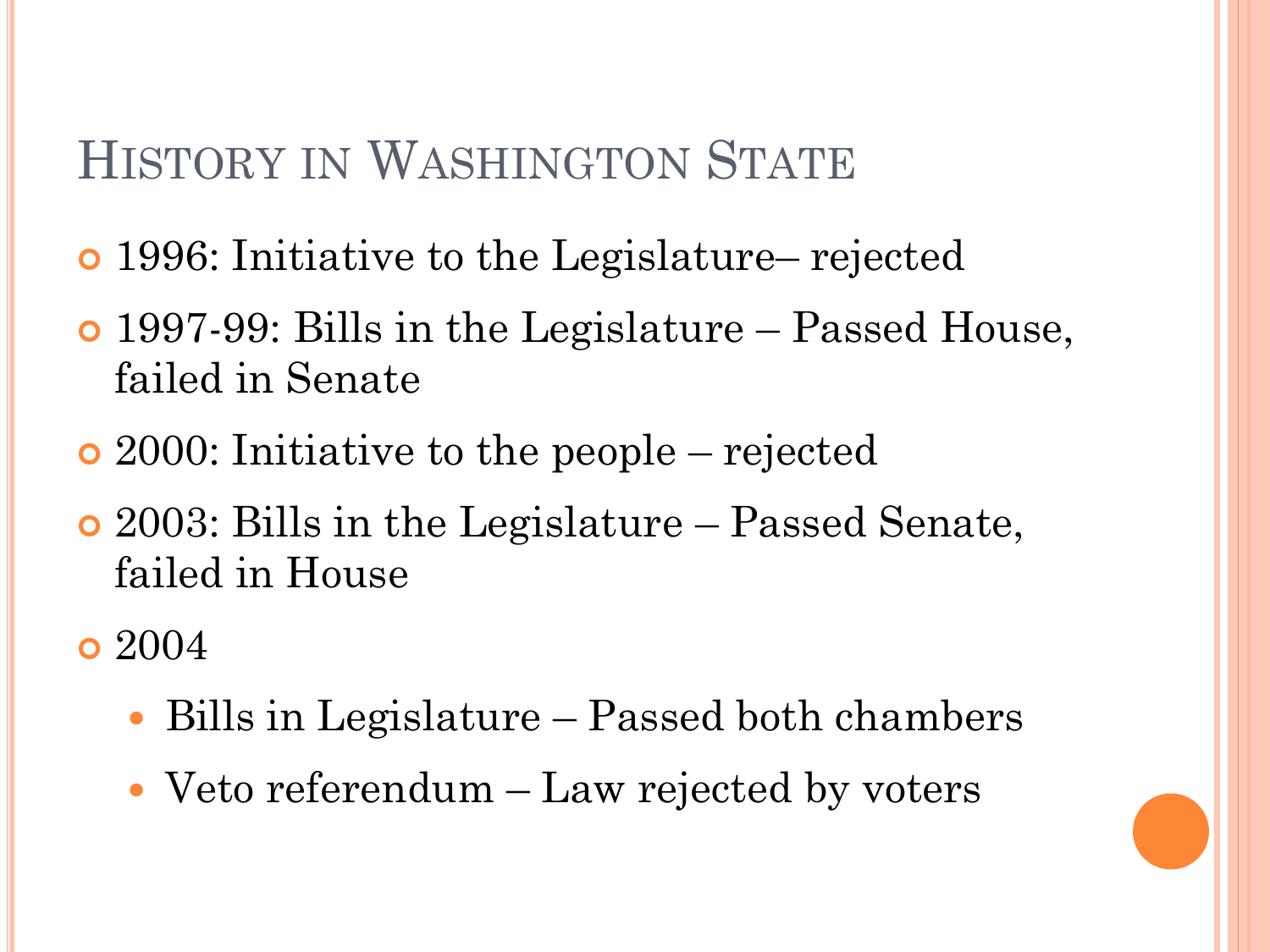### OPTIONS UNDER CURRENT LAW

- Federal intervention model restart
- Allowed under federal law for persistently lowperforming schools
- Schools may reopen under an educational management organization (EMO)
	- For-profit or non-profit organizations providing "wholeschool operation" services to districts.
	- Typically not charter management organizations, although not prohibited
	- Schools operated by EMOs are not necessarily granted the same autonomies as charter schools. Ex, in Washington, EMOs would be subject to state collective bargaining laws and agreements.
	- Community members are not able to partner with EMOs to open their own schools.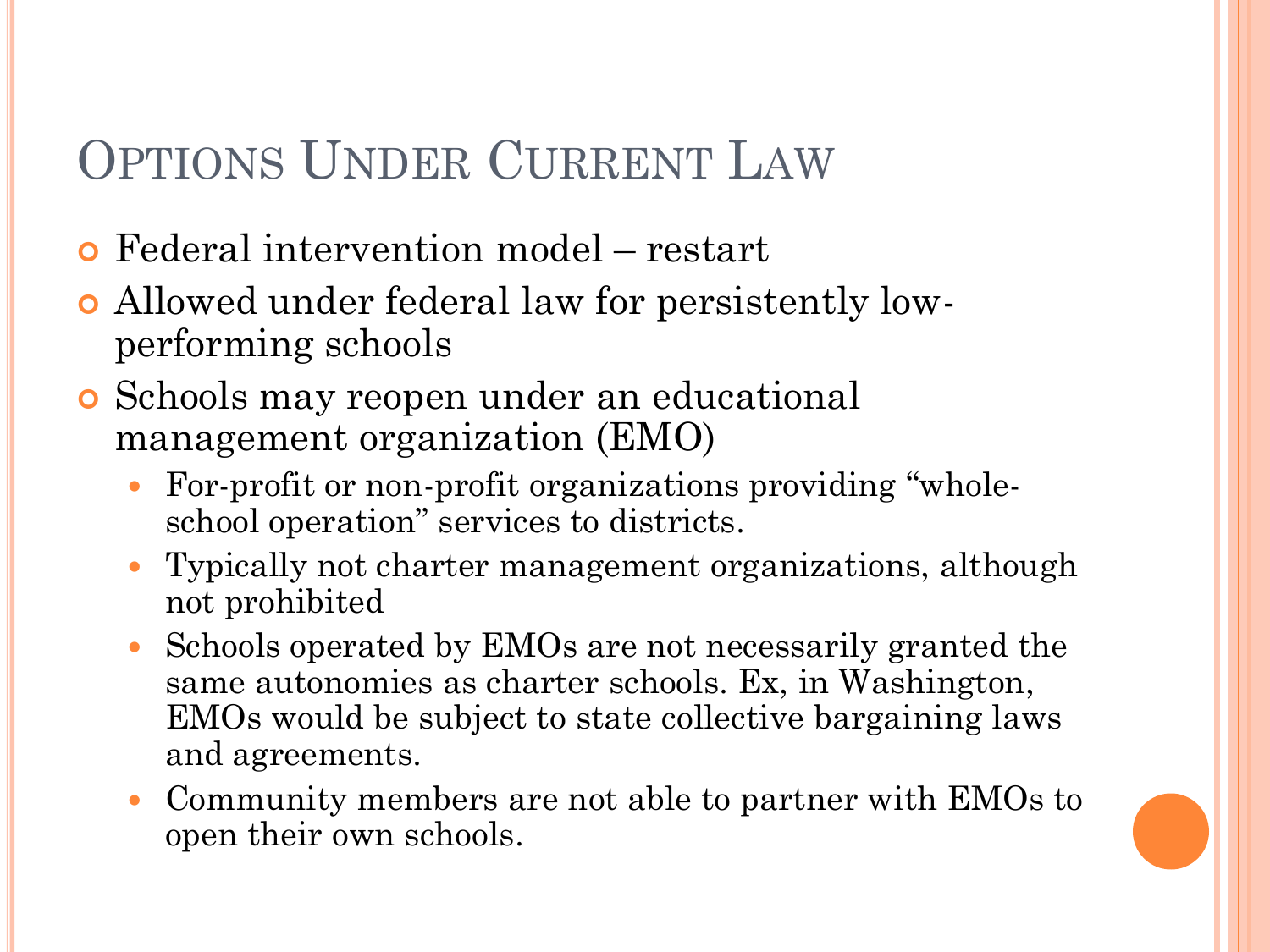### CHARTER LAW OPTIONS

A charter law could be created one of three ways:

- 1. Initiative to the Legislature
- 2. Initiative to the people
- 3. Bill through the Legislature